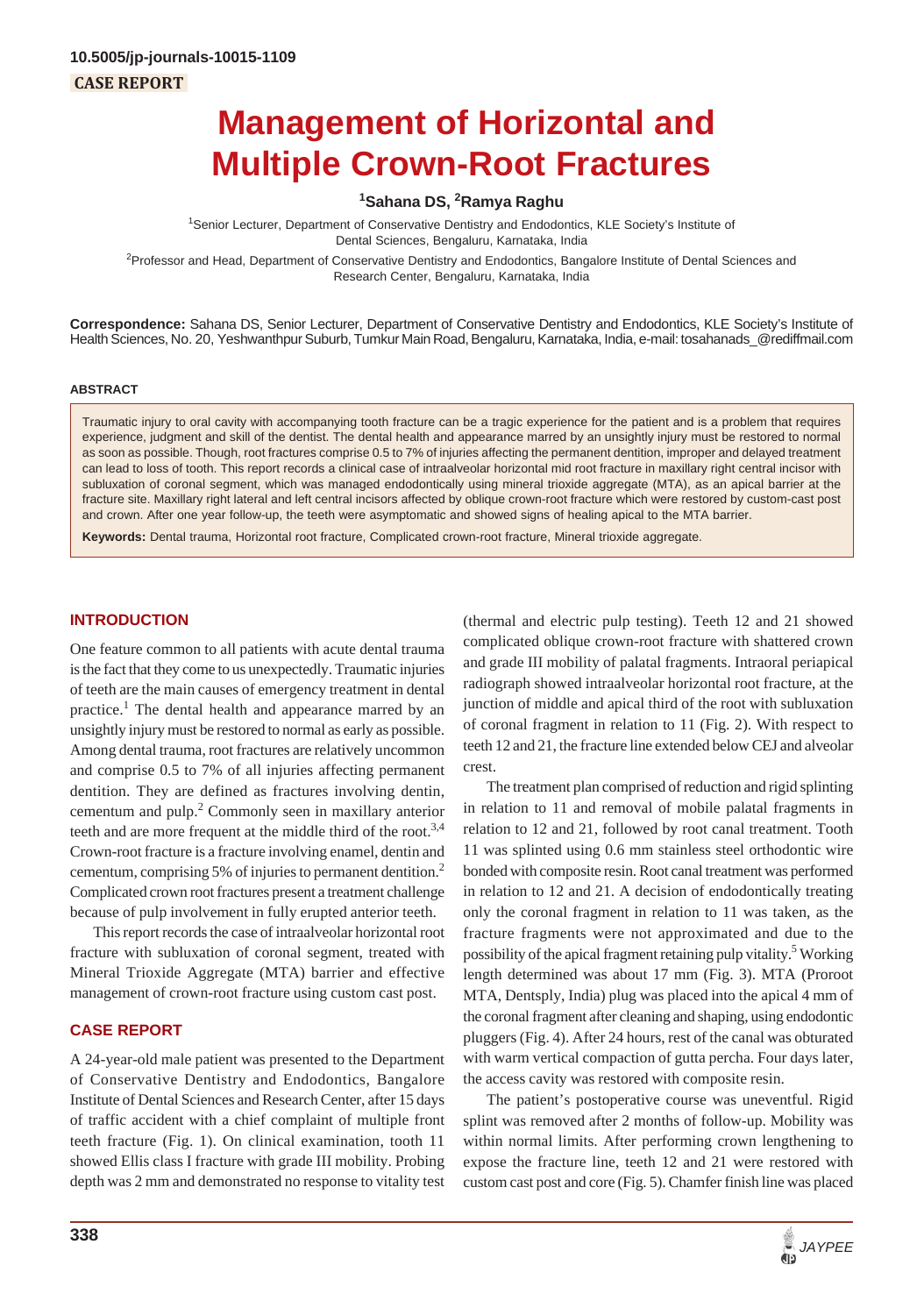

**Fig. 1:** Preoperative clinical photograph showing crown-root fracture **Fig. 2:** Preoperative radiograph showing horizontal root fracture



**Fig. 3:** Working length determination **Fig. 3: Fig. 4:** MTA placement

*Management of Horizontal and Multiple Crown-Root Fractures*







on the cast core. Final restorations of porcelain fused to metal crown were given (Fig. 6).

At recall visits of 3 months and 1 year (Fig. 7), teeth were asymptomatic and responded normally to palpation and percussion. There was evidence of healing at the fracture line in relation to 11 with normal periapical features.



**Fig. 5:** Cast posts cemented **Fig. 6:** Postoperative clinical photograph

## **DISCUSSION**

Root fractures occur most frequently in the middle or the apical third of the root with coronal fragment extruded or luxated. The angulation of the X-ray in the radiographic detection of a horizontal root fracture is critical. If a horizontal root fracture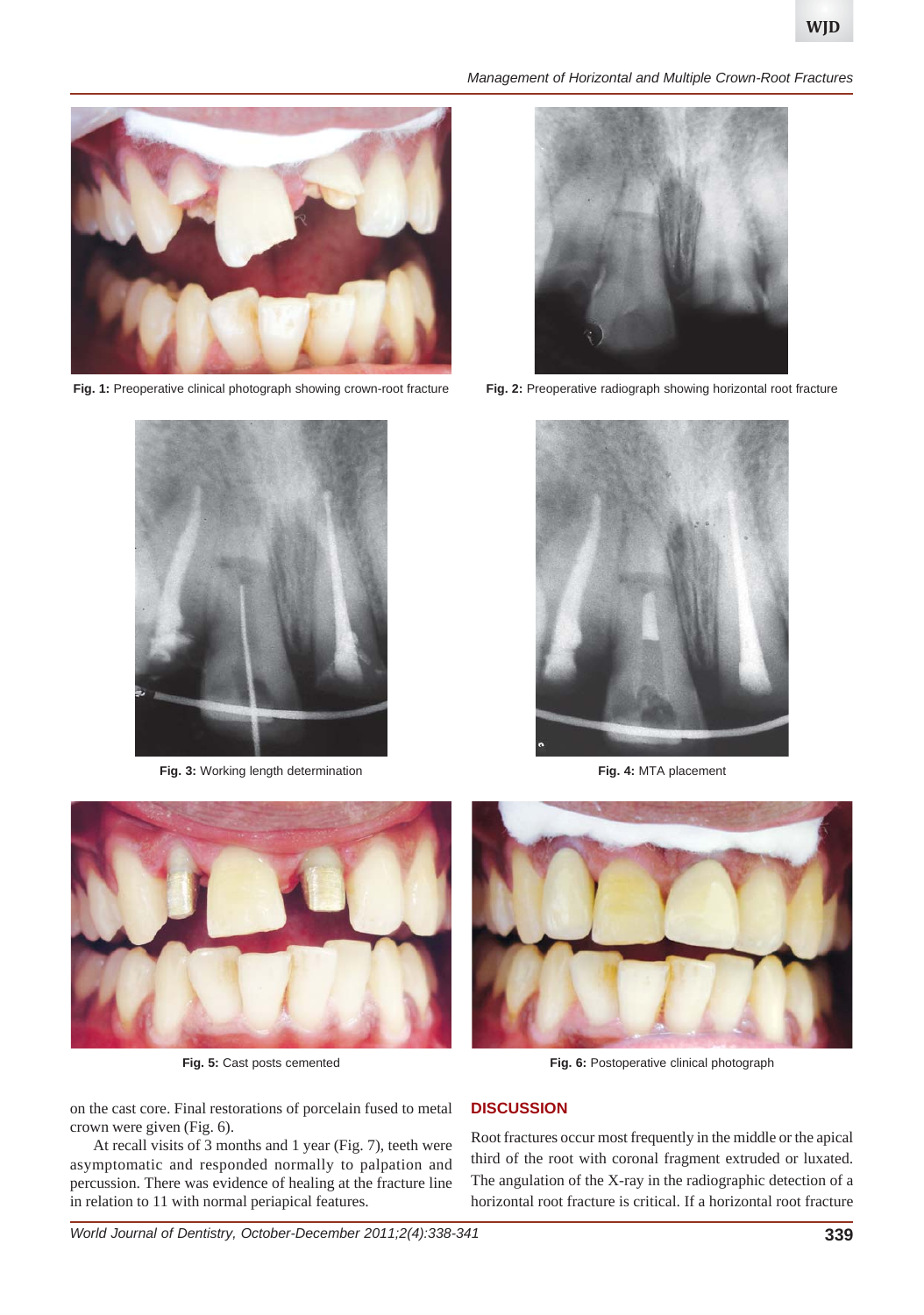

**Fig. 7:** One year follow-up radiograph showing healing at the fracture site

is suspected, it is advisable to take several radiographs at varied angles.

The principles of treating root fractures in permanent teeth consist of reduction of displaced coronal fragment and immobilization.<sup>6,7</sup> The splints are usually left in position for 1 to 2 months. According to Adreasen and Hjorting Hansen,<sup>5</sup> there are four healing patterns at the fracture site: Hard tissue union, connective tissue union, connective tissue and bony union and nonunion or healing with interposition of granulation tissue. Treatment and prognosis may be affected by factors like extent of fracture line, its proximity to gingival sulcus, severity of dislocation, stage of root development, age and sex of the patient.<sup>8</sup> Although the outcome of a root fracture is generally favorable (77%), complications, such as pulpal necrosis (20%), radicular resorption and pulpal canal obliteration, can arise.<sup>9</sup>

Successful management of root and crown root fractures often involves a multidisciplinary combination of endodontic, periodontal, orthodontic and prosthetic therapy. Root canal treatment is indicated when vitality test reveals nonvital pulp tissue or if patient complains of persistent discomfort.<sup>10</sup> In cases where coronal pulp has become necrotic, following treatment options can be considered:<sup>2,11</sup>

- 1. Root canal treatment for both coronal and apical fragment, when they are not separated.
- 2. Use of intraradicular splints with metal post used to stabilize both fragments.
- 3. Root canal treatment only for coronal fragment.
- 4. Root canal treatment for coronal segment and surgical removal of apical fragment, if there is a sign of periapical pathology.
- 5. Metal implant replacing apical fragment.

Healing of root fracture without treatment has been reported in many case reports.<sup>1,12,13</sup> In the present case, tooth 11 had lost its vitality, probably due to luxation of coronal fragment. Radiographically, space between the fragments was persistent even after splinting, suggestive of granulation tissue preventing reduction. So, root canal treatment was initiated limiting to coronal segment. It was decided not to treat the apical fragment,

as apical fragment almost always contains vital pulp tissue and invariably scleroses.<sup>5,14</sup> Rarely, they may require surgical removal (Fayle, 1999; Saroglu and Sonmez, 2008). Coronal segment needs to be treated like a tooth with large apical exit. It would become difficult to limit the obturating material without an apical barrier. Here, we used MTA as a barrier at the coronal aspect of the fracture line similar to apexification procedure. In addition to having excellent biological and physical properties, it has shown to induce regeneration of periapical tissue and hard tissue deposition.<sup>15,16</sup> MTA also shows excellent marginal adaptability and is nonresorbable.<sup>17</sup> Follow-up radiograph of this case report confirmed repair of root fracture with mostly hard and connective tissue interposition and there were no signs of resorption or periapical pathology (Fig. 7).

In case of oblique crown-root fractures, the fracture line begins a few millimeters incisal to marginal gingiva facially, then progressing obliquely below the gingival crevice lingually.<sup>2</sup> In the present case, teeth 12 and 21 showed similar presentation with palatal fragment displacement and mobility. These fragments were removed to allow gingival healing prior to restoration. To convert subgingival fracture line to supragingival, periodontal surgery (crown lengthening) was performed on palatal aspect to achieve predictable and faster results. Orthodontic extrusion could not be considered as a treatment option due to time constraints. After cementation of cast post, chamfer finish lines were placed on palatal portions of the cast core instead of the tooth surface. This was done to avoid violation of biologic width and to maintain root length. This also helped to achieve good marginal adaptation.

## **CONCLUSION**

Management of traumatic injuries of teeth can be both demanding and challenging that requires immediate intervention as they are accompanied by emotional factors on the patient part. Adopting appropriate treatment strategy of using cast post and core to restore crown fractures and using material, like MTA, for treatment of horizontal root fracture can result in optimum healing and prolonged retention of the teeth, which would otherwise require extraction. In the present case, after 12 months follow-up, fractured teeth were asymptomatic and showed excellent healing.

## **REFERENCES**

- 1. Oztan MD, Sonat B. Repair of untreated horizontal root fractures: Two case reports. Dent Traumatol 2001;17:240-43.
- 2. Andreasen JO, Andreasen FM, Andreasen L. Chapter: Root fractures, Textbook and color atlas of traumatic injuries to the teeth (4th ed); 306-37.
- 3. Andreasen FM, Andreasen JO, Bayer T. Prognosis of root fractured permanent incisors: Prediction of healing modalities. Endod Dent Traumatol 1989;5:11-22.
- 4. Turgut MD, Gonul N, Atlay N. Multiple crown-root fracture of a permanent incisor. Dent Traumatol 2004;20:288-92.
- 5. Andreasen JO, Hjorting Hansen E. Intra-alveolar root fractures: Radiographic and histologic study of 50 cases. J Oral Surg 1967;25:414-26.